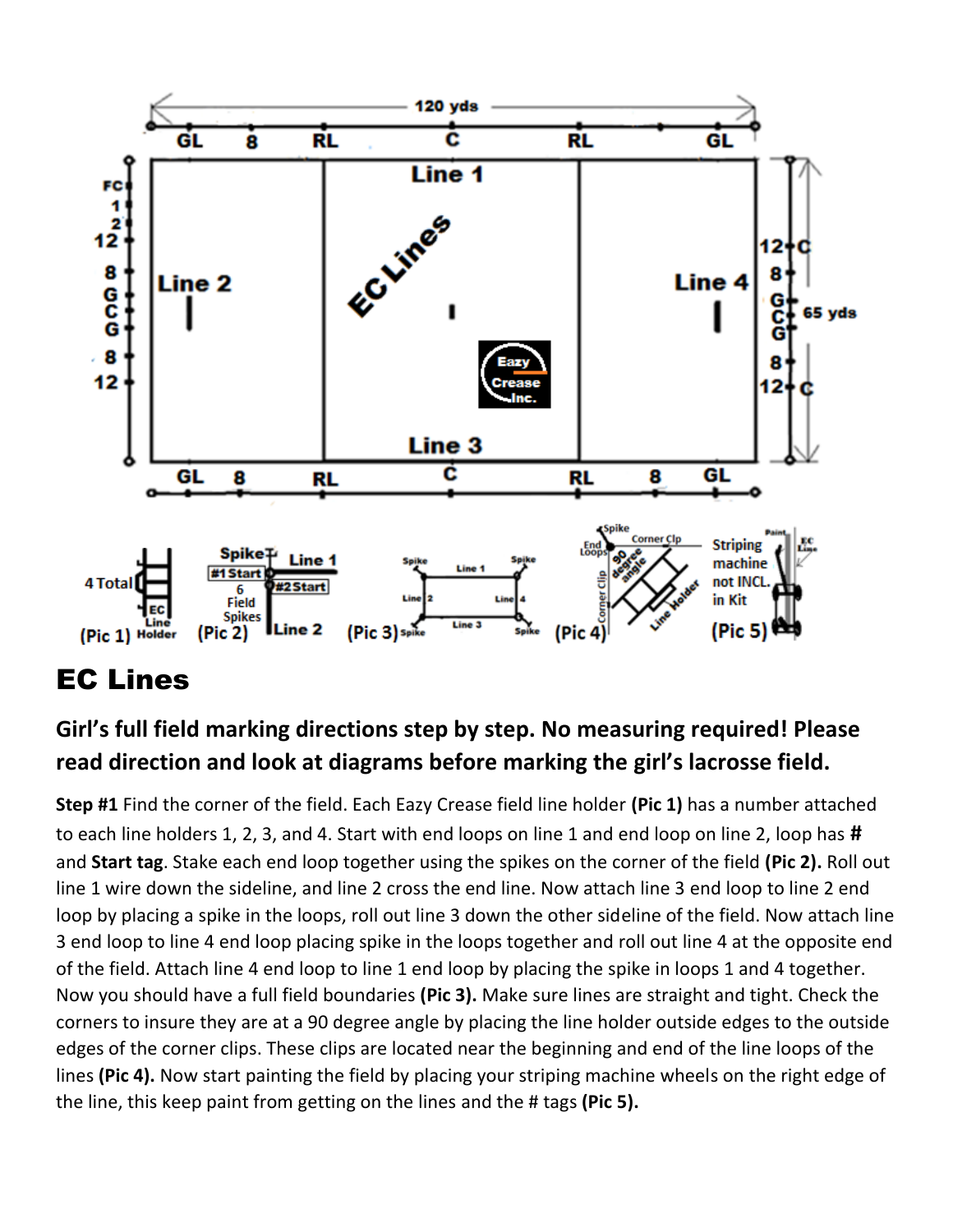**Step #2** Now that you have painted the bounder of the field, move end line 2 or line 4 to clips **GL** on sidelines 1 and 3, place spike next to clip marked **GL (Pic 5)**. This will allow you to mark the inside line from the corner to corner of the goal post, Clips **G** to **G** on line 2 and 4 **(Pic 6)**. In the center of line 2 and 4 is clip #C, make a mark to mark the goal circle in a later step. Now start painting the goal line by placing your striping machine wheel on the right edge of the line, this keep paint from getting on the line and # tags **(Pic 7). PS make a small mark at your C clip, to make goal circle in a later step.**



**Step #3** Move line 2 or 4 to clip **8** by placing the spike right next to tag **8** on lines 1 and 3 **(Pic 8).** Go to clips **8** on line 2 or 4 and make a mark the field **(Pic 9).** These marks are the ends of 8 meter arcs. You will mark the arc in a later step.



**Step #4** Move line 2 or 4 to tag # **RL** on lines 1 and 3 **(Pic 10)** place spike next to tag **RL (Pic 11)**. Make sure lines are strait and tight. Now start painting the restraining line by placing your striping machine wheels on the right edge of the line, this keep paint from getting on the lines and tag # **(Pic 12)**.

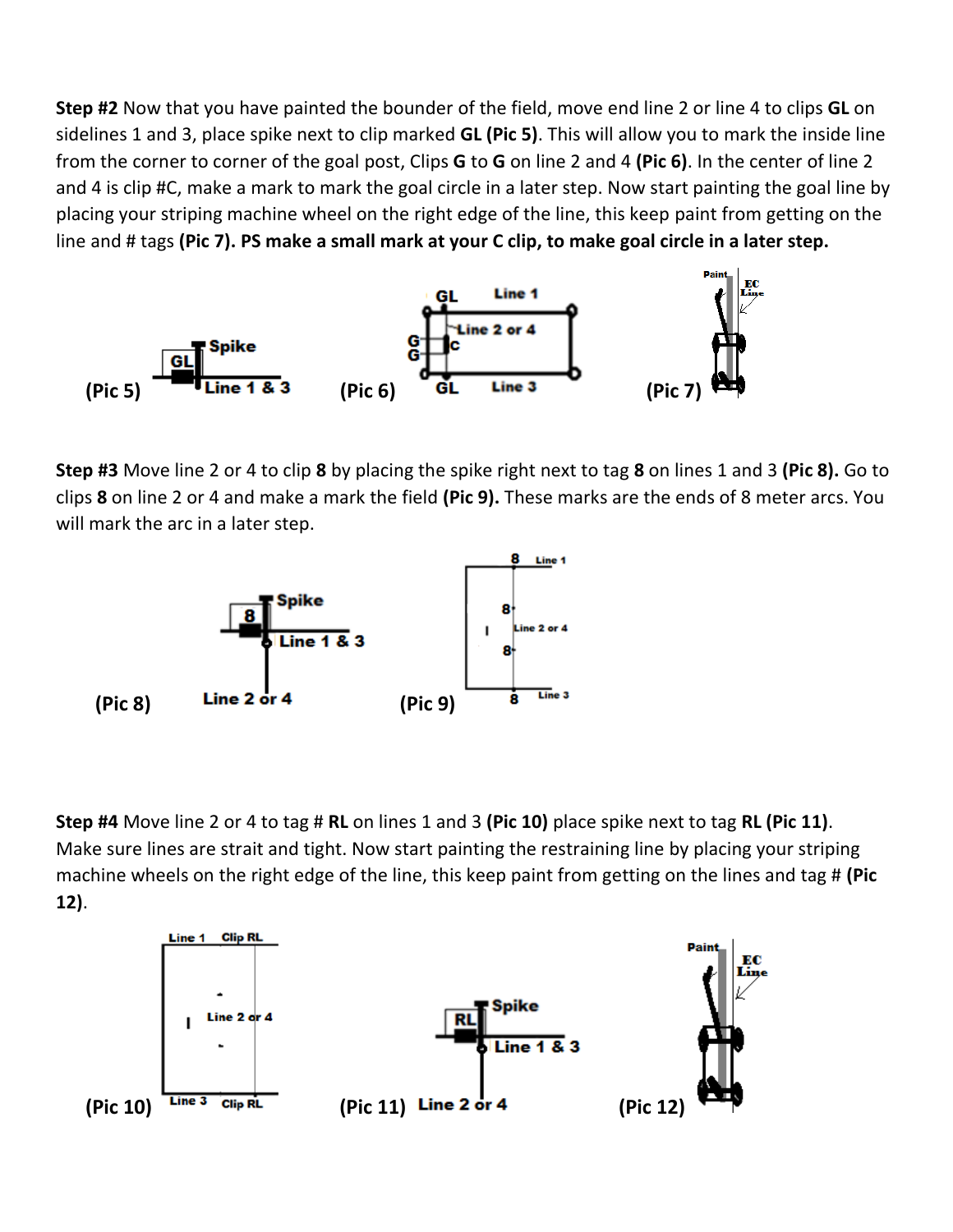**Step #5** Move line 2 or 4 to tag **C** on line 1 and 3 **(Pic 12).**walk to the center of the line 2 or 4 to the tag **C**, and mark a foot and a half line on both side of tag **(Pic 13).** Make sure lines are strait and tight. Now start painting a 3ft line in the center of the field for the face off line.



Repeat steps **#4, #3, and #2** on the other side of field.



**Step #6** Mark the goal circle. Use the Eazy Crease line with the can clamp "a separate short line in the kit" **(Pic 14).** Place the spike though clip **#1** ring hole, "do not use the hook" in the center of the goal line **(Pic 15).** Place marking paint in the can clamp. Tighten screw to hold paint. Make 8ft 6"in goal circle **(Pic 16).**

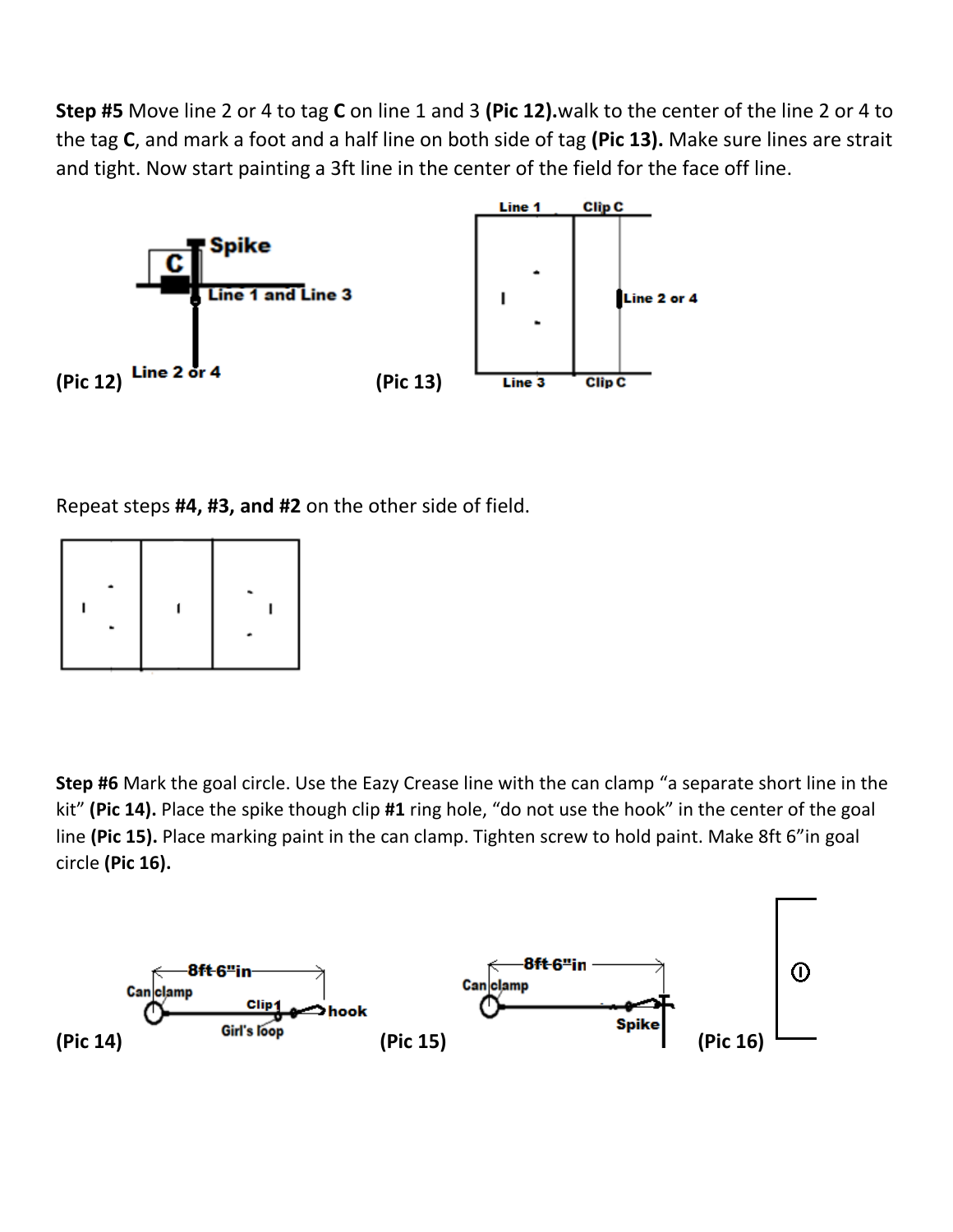**Step #7** Mark the 8 meter arc attach the beginning of line 2 **(Pic 17)** attach to the Eazy Crease with can clamp, attaching the hook to the end loop on line 2 **(Pic 18).** Place the spike in the clip **1 ring (Pic 1)**  place spike back in the center of the goal circle. Pull line to the arc marks **(Pic 19).** Make sure line is strait and tight. Now start painting the 8 meter arc **(Pic 20).**



**Step #8** To mark the 12 meter fan and the sides of the 8 meter with line 2 pull the spike up out of tag ring 8 pull line to tag 12 **(Pic 21)** . Place spike into ring 12 and place back in the center of the goal circle. Pull line straight out the side of goal line to the arc marks **(Pic 22).** Make sure line is strait and tight. Now start painting the 12 meter fan**.** To mark the sides of the 8 meter arc remove spike from the center of the goal line and place in the center of rear of the goal circle **(Pic 23)**. Pull line to corner of the 8 meter arc and paint. Repeat steps 7 and 8 on other half of field. Now start painting the 8 meter sidelines line by placing your striping machine wheel on the right edge of the line, this keep paint from getting on the lines and tag # **(Pic 24).**